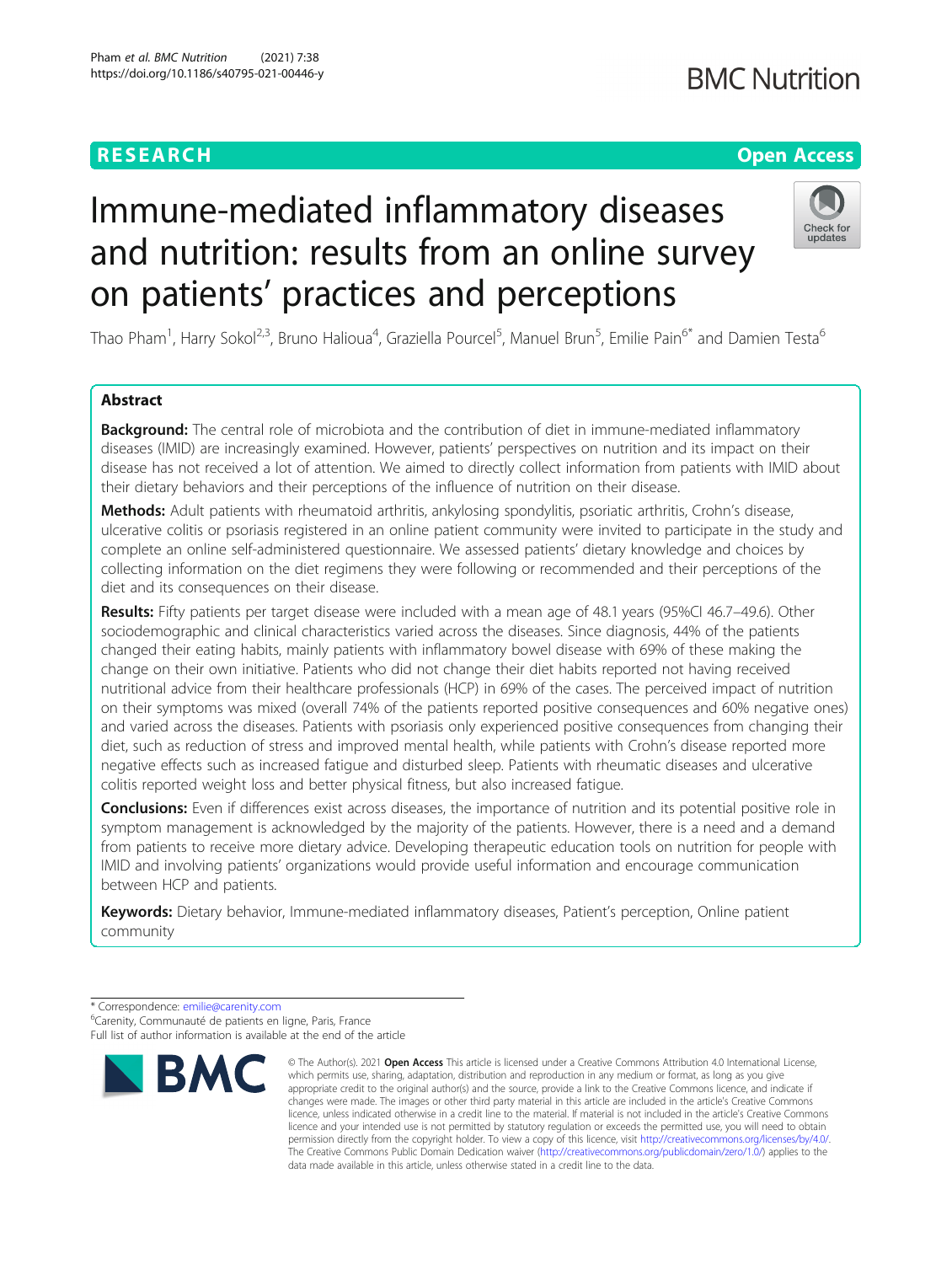#### Background

Immune-mediated inflammatory diseases (IMID) cover a wide range of heterogeneous diseases which may affect one specific or multiple organs, tissues or systems [\[1](#page-9-0)]. Rheumatoid arthritis (RA), psoriasis (PsO), and chronic inflammatory bowel disease (IBD), which includes Crohn's disease (CD) and ulcerative colitis (UC), are among the most common IMID [\[2](#page-9-0)]. Common characteristic of IMID is their considerable impact on patient's physical, mental and social well-being and the quality of life of patients and their caregivers [[3](#page-9-0), [4\]](#page-9-0). This burden is substantial due to the chronic nature of IMID and because most of them are currently incurable and require lifelong medical treatment. It has also been established that patients with an IMID are at higher risk for developing other IMIDs [[5\]](#page-9-0).

While the exact causes of immune system imbalance remain unknown, the coexistence of environmental and genetic factors are suspected to play an important role in the development of IMID. Exposure to environmental factors such as tobacco smoke and other chemicals, infectious agents, pharmaceutical agents, ultraviolet light or socioeconomic status is now commonly known to influence the development of IMID [[6](#page-9-0)–[9](#page-9-0)]. While clinicians' improved awareness of and diagnosis of IMID may have contributed to the higher global incidence rates of IMID, the significant increase over time paired with regional differences in incidence strongly suggest the influence of environmental factors [\[10](#page-9-0), [11](#page-9-0)].

Recent evidence suggests that the gut microbiota plays a major role in immune function [\[12](#page-9-0)–[15\]](#page-9-0) and in IMID [[14\]](#page-9-0). The bacterial composition of the gut microbiome is influenced by many factors including diet, hygiene and sanitary diseases, and smoking or stress [[12,](#page-9-0) [17](#page-9-0)-[16](#page-9-0)]. There is epidemiological evidence supporting the diet's role in influencing the gut microbiome with unbalanced gut microbiota composition associated to IMID [[18](#page-9-0)–[21](#page-10-0)].

There is a growing body of research on the contribution of diet in IMID. An association between dietary behavior and the risk of developing an IBD has been shown in several observational studies with an increased risk of CD observed with diet high in fat and meat while high fiber and fruit intakes were associated with decreased risk of CD [[22,](#page-10-0) [23\]](#page-10-0). Several epidemiological studies suggest that polyunsaturated fatty acids may have a positive effect on RA development or the course of multiple sclerosis through their anti-inflammatory and antioxidant properties  $[24, 25]$  $[24, 25]$  $[24, 25]$ . In this context, even if nutritional care appears promising in controlling inflammation in IMID, current nutritional advice in the management of IMID is extremely diverse and varies according to the type of disease [\[13\]](#page-9-0). Dietary interventions in IMID management are rarely based on solid scientific background and every disease is not uniformly studied. While some dietary guidelines for IBD are available, less information is available for RA or PsO [[26](#page-10-0)–[28](#page-10-0)]. Enteral nutrition has however demonstrated a positive effect in CD, especially in pediatrics, on controlling disease activity and maintaining remission [\[29](#page-10-0)]. Its potent anti-inflammatory effect is well-established and international medical societies recommend enteral nutrition in their guidelines for clinical management of IBD [[30](#page-10-0), [31\]](#page-10-0). Moreover, long-term restrictive diets may be harmful to the patient, leading to deficiencies and other clinical consequences, thus the careful monitoring and assessment by healthcare professionals (HCP) including nutritional specialists is advised [[15\]](#page-9-0).

While numerous publications highlight the central role of microbiota and the possible impact of some types of diets on some IMID, few studies have evaluated patients' perception on nutrition and its impact on their disease. As patients' active involvement in treatment, in general, and dietary therapy, in particular, are key factors for success, we conducted a study to assess patients' knowledge of and behaviors toward diet and their perceptions of the influence of nutrition and diet on their rheumatologic, gastrointestinal or dermatologic IMID disease.

#### Methods

#### Study design and participants

We conducted a cross-sectional study through the French Carenity platform (<https://www.carenity.com/>). Created in 2011, Carenity is an online patient community in which both patients living with a chronic disease and their caregivers can share their experiences, support each other and receive health information. The community also contributes to enhanced medical knowledge by generating real-world patient insights through online surveys which subscribers regularly voluntarily participate in without receiving payment. As of April 2019, when this research project was conducted, more than 500,000 patients and caregivers from six countries (France, Italy, Germany, Spain, United Kingdom and United States of America) were registered in the Carenity platform. In the current study, only patients aged 18 years and older, registered in the Carenity platform, living in France, had self-reported RA, ankylosing spondylitis (AS), psoriatic arthritis (PsA), CD, UC or PsO and consented to participate were eligible to take part in the study and fill out an online self-administered questionnaire. Our initial objective was to recruit 50 respondents per target disease (once the objective was outreached, additional completed questionnaires were removed based on the quality of the verbatim).

#### Data collected

A specific self-administered questionnaire was designed for this study to be administered electronically to all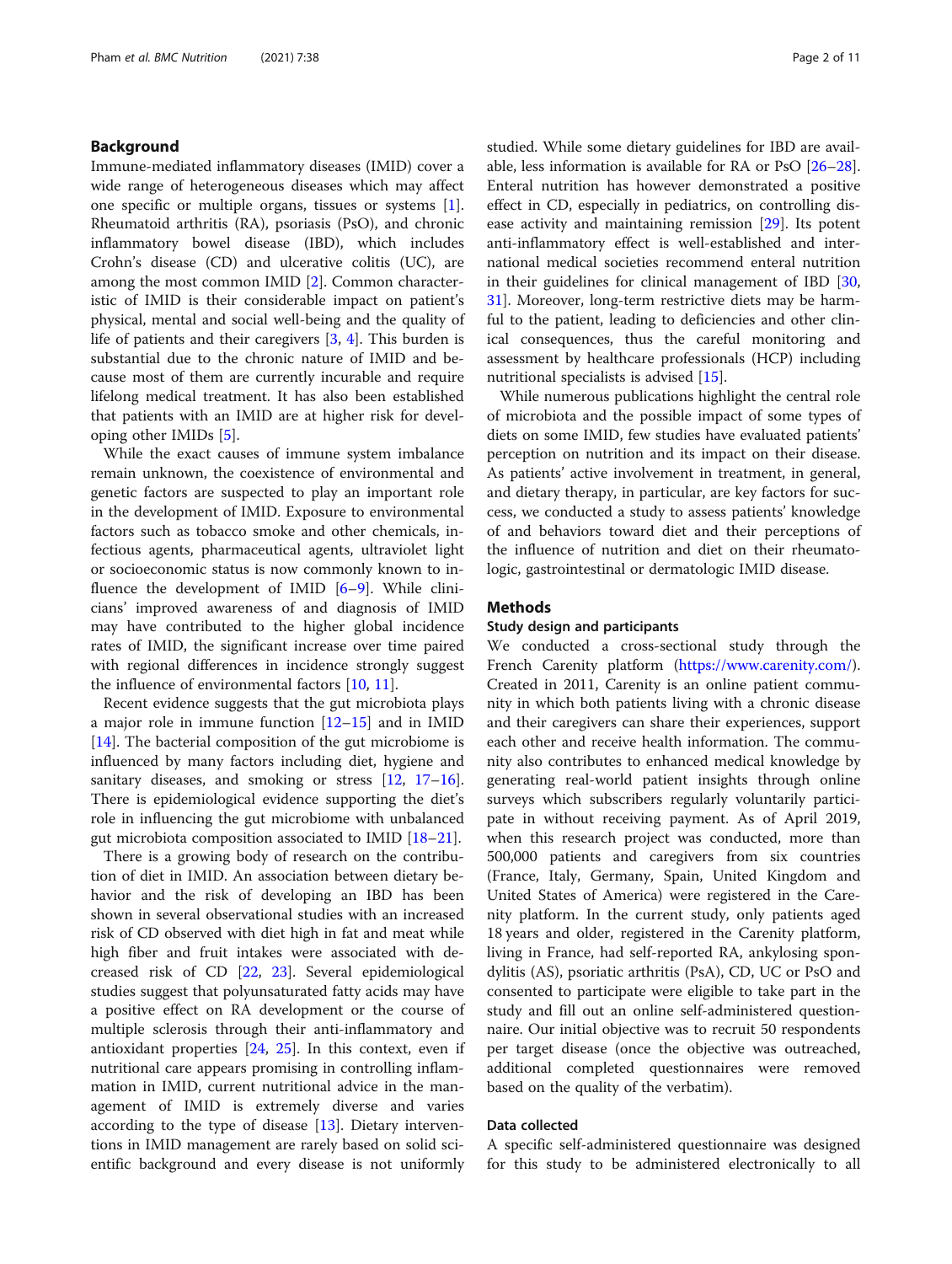patients. It consisted of 36 mandatory questions, 32 closed and 4 open (impact on daily life and ways to help manage the impact, source of nutritional advice, expectations in terms of nutrition-related support). The same questionnaire was administered to all patients. However, questions related to complications were tailored to each category of diseases. Before finalization, the questionnaire was reviewed by three medical experts specialized in each of the disease groups (BH, TP, HS). Additionally, a patient from the French Carenity platform with RA reviewed it to assess its clarity and suitability.

Data were collected in a pseudonymous way over a one-month period.

#### Sociodemographic and clinical variables

Sociodemographic variables (age, gender, and socioprofessional category using the French Classification of Professions and Socioprofessional Categories from the National Institute of Statistics and Economic Studies (INSEE) - The French Classification of Professions and Socioprofessional Categories classifies the population by a combination of profession (or former profession), hierarchical position and status (salaried employee or otherwise)) along with height and weight were recorded and body mass index (BMI) was calculated. Disease duration was defined as the time between IMID diagnosis and inclusion in the study. Age at diagnosis, comorbidities, HCP in charge of follow-up, care facilities visited, complications and previous and current treatments were collected. Patients' perceptions of their level of control over their disease was determined through an 11-item scale  $(0 = not at all controlled; 10 = perfectly controlled).$ 

#### Dietary assessment

Dietary behavior was assessed by collecting information on which dietary care regimens were recommended to patients (gluten-free, low-sodium, high-fiber diets, etc.), who recommended these nutritional counseling, changes patients made in their dietary habits since the diagnosis of their IMID, and their perceptions of the consequences of this change. Information on nutrition materials and services recommended to patients were also collected and a 0-to-10 rating scale was used to score patient satisfaction with the recommended information tools  $(0 =$ not at all;  $10 =$  totally).

Patients' perception of nutrition was assessed according to two dimensions: attitude toward change in dietary habits and the reported consequences.

#### Statistical analysis

Our objective was to include 50 patients per disease. Eligible patients were included in the study when they started filling in the questionnaire. Only data of patients who completed the questionnaire within the study period (12 April 2019–13 May 2019) were analyzed. A selection of the patients included in the analyses was based on the consistency of the answers and on the time of survey completion once the target was exceeded.

Descriptive statistics were applied. Categorical variables were expressed as absolute frequency and percentages. For continuous variables, data were presented as mean (CI95%: Confident interval 95%) if normal distribution was observed and as median and interquartile range if non-normal distribution was observed. Diseases were categorized into rheumatologic diseases (RA, SA and PsA), gastrointestinal or inflammatory bowel diseases (IBD: CD and UC) and PsO. Results are presented by disease group, overall, and by disease (when relevant). Descriptive analyses were performed using Excel® 2013. Statistical analyses were performed using R studio (v3.5.0). For univariate analyses and continuous data, ANOVA was used to test if there were a difference between more than 2 groups, and Student's t-test was used to identify where the differences were. Chi-square test was used for categorical data.

#### Results

#### Study population

From April 12 to May 13, 2019, 300 patients who fulfilled the inclusion criteria and were willing to participate were included in the study; 50 patients were recruited per target disease (Fig. [1](#page-3-0)).

The demographic and disease characteristics of the study population are presented in Table [1.](#page-4-0) While mean age was generally consistent across the diseases (ranging from 44.7 years (95%CI 41.4–48.0) for patients with CD to 50.8 years (95%CI 46.5–55.0) for patients with PsO), some sociodemographic and clinical characteristics were different between the disease populations. The great majority of patients with rheumatologic diseases and CD were women (90% of patients with RA, 88% with AS, 82% with PsA, and 82% with CD), compared to 58% of patients with UC and  $68\%$  with PsO ( $p < 0.05$ ). Almost half the overall population were overweight or obese with BMI also varying across diseases: the majority of patients with PsO (54%), RA (60%) and PsA (66%) were overweight or obese compared to patients with IBD (38% of patients with CD and 34% of UC) ( $p < 0.05$ ).

Age at diagnosis and mean time since diagnosis varied widely across diseases. The mean duration of illness was longest for patients with PsO and they were diagnosed at a younger age than patients with IBD and rheumatic diseases which were diagnosed more recently at a more advanced age. At least four of 10 patients declared having another chronic disease, ranging from 22% of patients with RA to 66% of patients with AS ( $p < 0.05$ ). In 38% of the cases, the other chronic disease reported was another IMID: PsO and AS were reported in 13 patients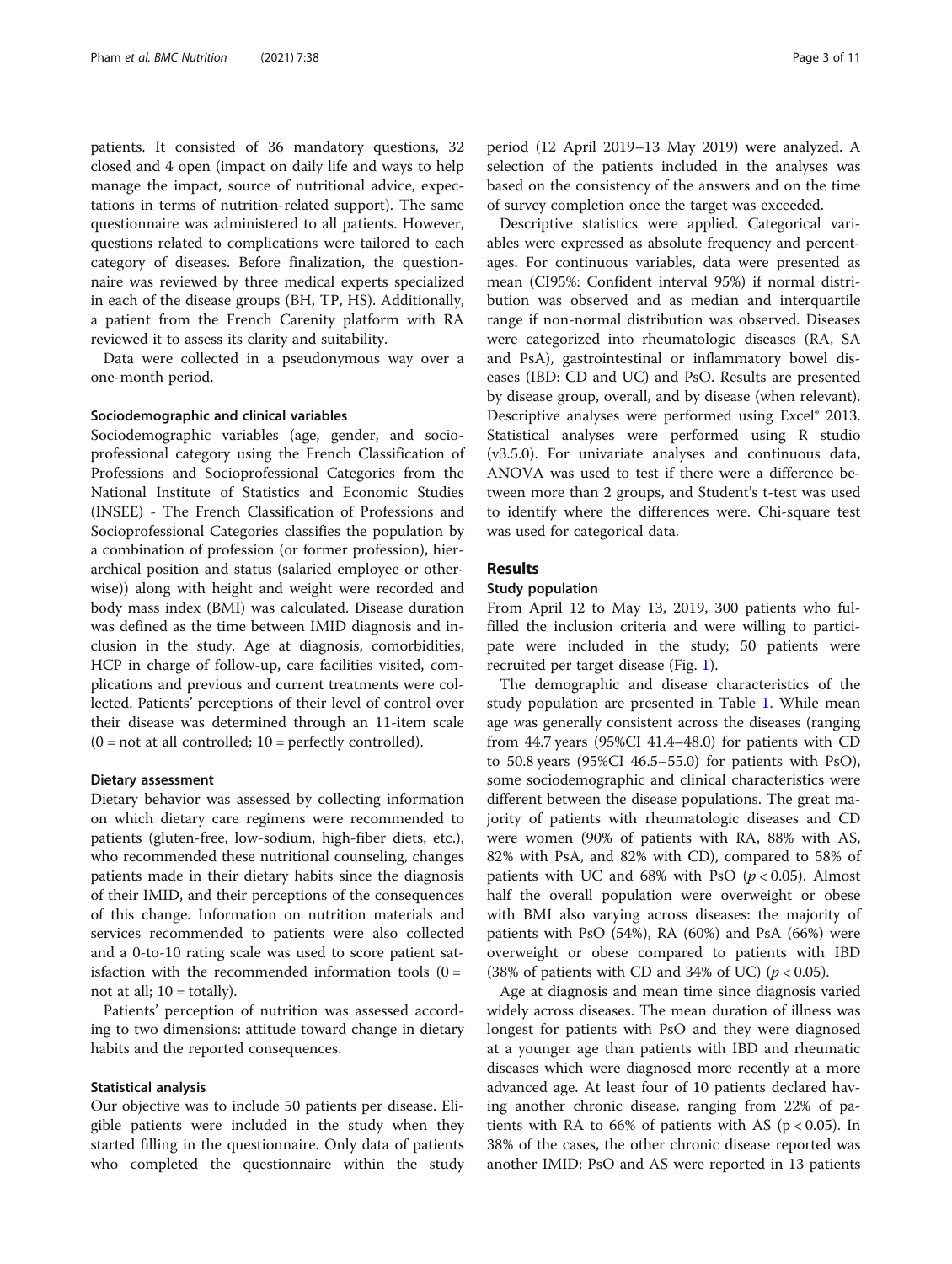

<span id="page-3-0"></span>

(10%), CD in 11 patients (8%), asthma and fibromyalgia both in 8 patients (6%), PsA in 7 patients (5%), and multiple sclerosis in 5 patients (4%). Regardless of the disease, more than three quarters of patients reported complications since the time of their diagnosis of their IMID. Complications were different across diseases, but depression and overweight were reported by approximately four of 10 and more than a quarter of all patients, respectively.

At the time of their inclusion in the study, 93% of all patients were monitored by an HCP. While at least 90% of patients with rheumatologic diseases received care from a rheumatologist (94% with RA, 94% with AS and 92% with PsA) and more than 85% of patients with IBD from a gastroenterologist (94% with CD and 86% with UC), both mainly at a hospital or in a clinic, only 56% of patients with PsO were monitored by a dermatologist and 24% by a general practitioner, mainly in private practice (74%). Noteworthy, 22% of patients with PsO and 12% of patients with UC were not currently under the care of an HCP. Patients with PsA declared attending a hospital or clinic in 56% of the cases.

Patients' perception of their level of control of their disease varied across disease groups and within a group (Table [1\)](#page-4-0).

Lower level of control was observed for patients with PsA (4.2/10 95%CI 3.4–5.0), AS (4.5/10 95%CI 3.8–5.1) and PsO (4.8/10 95%CI 4.0–5.5). Patients with CD reported a better control of their disease (6.1/10 95%CI 5.4–6.8)  $(p < 0.05)$  (Fig. [2\)](#page-5-0).

#### Nutritional advices

Throughout their care history, more than half of all patients (56%) were given some nutritional advice, mostly by the HCP monitoring their disease (36%) or another HCP (42%). Some patients reported having received recommendations from other patients or the Internet (25%), but very few received information from patient organizations (5%). The type of recommendations varied by the disease (Table [2](#page-6-0)). The diets recommended for patients with rheumatic diseases varied according to the disease; patients with AS were mainly advised to consume a gluten-free (32%) diet, different diets were recommended to patients with RA and PsA. Low-salt, low-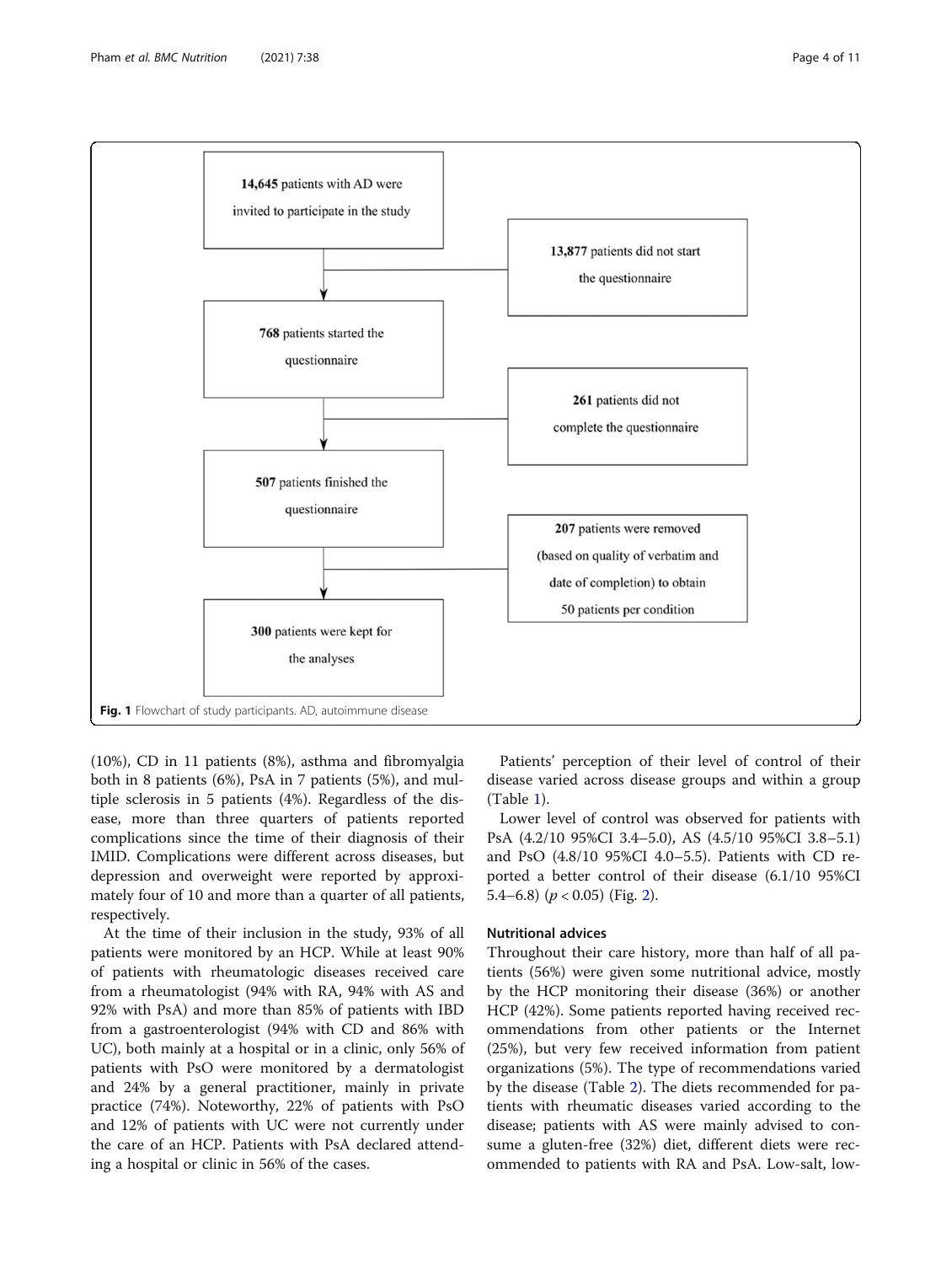| Page 5 of 1 |  |  |
|-------------|--|--|
|             |  |  |

<span id="page-4-0"></span>**Table 1** Socio-demographic and disease characteristics of the study population by disease group ( $N = 300$ )

| Variable                                        | <b>Table 1</b> Jocio demographic and disease characteristics of the study population by disease group (iv – Joo)<br><b>Rheumatic diseases</b> |                         |                      | <b>Gastrointestinal diseases</b> |                       | <b>Psoriasis</b>       | Overall $(N =$         |  |
|-------------------------------------------------|-----------------------------------------------------------------------------------------------------------------------------------------------|-------------------------|----------------------|----------------------------------|-----------------------|------------------------|------------------------|--|
|                                                 | $RA (N = 50)$                                                                                                                                 | AS $(N = 50)$           | $PsA (N = 50)$       | $CD (N = 50)$                    | $UC (N = 50)$         | $(N = 50)$             | 300)                   |  |
| Sociodemographic variables                      |                                                                                                                                               |                         |                      |                                  |                       |                        |                        |  |
| Age, years                                      |                                                                                                                                               |                         |                      |                                  |                       |                        |                        |  |
| Mean (95%CI)                                    | $50.3(47.0 -$<br>53.6)                                                                                                                        | 45.7 (42.7-<br>$48.7$ ) | 50.4 (47.4-<br>53.4) | 44.7 (41.4-<br>$48.0$ )          | 47.0 (42.9-<br>51.1)  | $50.8(46.5 -$<br>55.0) | 48.1 (46.7-<br>49.6)   |  |
| Age groups, N (%)                               |                                                                                                                                               |                         |                      |                                  |                       |                        |                        |  |
| 18-30 years                                     | 3(6)                                                                                                                                          | 4(8)                    | 2(4)                 | 6(12)                            | 6(12)                 | 4(8)                   | 25(8)                  |  |
| $31 - 40$ years                                 | 8(16)                                                                                                                                         | 13(26)                  | 7(14)                | 12(24)                           | 12(24)                | 12(24)                 | 64 (21)                |  |
| $41 - 50$ years                                 | 13(26)                                                                                                                                        | 14 (28)                 | 17(34)               | 17(34)                           | 10(20)                | 11(22)                 | 82 (28)                |  |
| $51-60$ years                                   | 17 (34)                                                                                                                                       | 15(30)                  | 15(30)               | 9(18)                            | 14 (28)               | 8(16)                  | 78 (26)                |  |
| $61 - 70$ years                                 | 8(16)                                                                                                                                         | 3(6)                    | 8(16)                | 6(12)                            | 5(10)                 | 9(18)                  | 39 (13)                |  |
| > 70 years                                      | 1(2)                                                                                                                                          | 1(2)                    | 1(2)                 | 0(0)                             | 3(6)                  | 6(12)                  | 12(4)                  |  |
| Gender, N (%)                                   |                                                                                                                                               |                         |                      |                                  |                       |                        |                        |  |
| Female                                          | 45 (90)                                                                                                                                       | 44 (88)                 | 41 (82)              | 41 (82)                          | 29 (58)               | 34 (68)                | 234 (78)               |  |
| Socio-professional category, N (%)              |                                                                                                                                               |                         |                      |                                  |                       |                        |                        |  |
| Employee                                        | 28 (56)                                                                                                                                       | 23 (46)                 | 24 (48)              | 29 (58)                          | 18 (36)               | 21(42)                 | 143 (55)               |  |
| Executive and senior intellectual<br>profession | 12(24)                                                                                                                                        | 14 (28)                 | 7(14)                | 8(16)                            | 11(22)                | 16(32)                 | 68 (26)                |  |
| Intermediate profession                         | 1(2)                                                                                                                                          | 4(8)                    | 5(10)                | 3(6)                             | 4(8)                  | 1(2)                   | 18(7)                  |  |
| Craftsman, trader, company manager              | 3(6)                                                                                                                                          | 4(8)                    | 3(6)                 | 1(2)                             | 4(8)                  | 3(6)                   | 18(7)                  |  |
| Worker                                          | 1(2)                                                                                                                                          | 0(0)                    | 2(4)                 | 3(6)                             | 4(8)                  | 4(8)                   | 14(5)                  |  |
| Not specified                                   | 5(10)                                                                                                                                         | 5(10)                   | 9(18)                | 6(12)                            | 9(18)                 | 5(10)                  | 39 (13)                |  |
| Body Mass Index, N (%)                          |                                                                                                                                               |                         |                      |                                  |                       |                        |                        |  |
| Underweight $(< 18.5 \text{ kg/m}^2)$           | 4(8)                                                                                                                                          | 4(8)                    | 2(4)                 | 5(10)                            | 4(8)                  | 3(6)                   | 22(7)                  |  |
| Normal weight (18.5 and 25 kg/m <sup>2</sup> )  | 16(32)                                                                                                                                        | 27(54)                  | 14(28)               | 26 (52)                          | 29 (58)               | 20(40)                 | 132 (44)               |  |
| Overweight (25 and 30 kg/m <sup>2</sup> )       | 16(32)                                                                                                                                        | 14 (28)                 | 17(34)               | 13(26)                           | 12(24)                | 10(20)                 | 82 (28)                |  |
| Obese ( $> 30$ kg/m <sup>2</sup> )              | 14 (28)                                                                                                                                       | 5(10)                   | 14(28)               | 6(12)                            | 5(10)                 | 17 (34)                | 61(20)                 |  |
| Inconsistent answer                             | 0(0)                                                                                                                                          | 0(0)                    | 3(6)                 | 0(0)                             | 0(0)                  | $\mathbf 0$            | 3(1)                   |  |
| Disease variables                               |                                                                                                                                               |                         |                      |                                  |                       |                        |                        |  |
| Disease duration, years                         |                                                                                                                                               |                         |                      |                                  |                       |                        |                        |  |
| Mean (95%Cl)                                    | $8.0(6.0-10.0)$                                                                                                                               | $5.8(4.2 - 7.5)$        | $8.0(4.6 - 11.4)$    | 15.1 (12.4–<br>17.8)             | $10.7(7.7 -$<br>13.8) | 23.5 (19.5-<br>27.4)   | $11.5(10.2 -$<br>12.8) |  |
| Age at diagnosis, years                         |                                                                                                                                               |                         |                      |                                  |                       |                        |                        |  |
| Mean (95%CI)                                    | 42.4 (39.6-<br>45.3)                                                                                                                          | 39.6 (36.3-<br>43.0)    | 42.0 (38.3-<br>45.5) | 29.6 (26.2-<br>32.9)             | 36.8 (33.4-<br>40.2)  | 27.0 (22.0-<br>32.0)   | 36.5 (34.9-<br>38.1)   |  |
| Comorbidities, N (%)                            |                                                                                                                                               |                         |                      |                                  |                       |                        |                        |  |
| Another IMID                                    | 11(22)                                                                                                                                        | 33 (66)                 | 24 (48)              | 22 (44)                          | 18 (36)               | 22 (44)                | 130(43)                |  |
| HCP, N (%)                                      |                                                                                                                                               |                         |                      |                                  |                       |                        |                        |  |
| Rheumatologist                                  | 47 (94)                                                                                                                                       | 47 (94)                 | 46 (92)              | 5()                              | 1(2)                  | 2(4)                   | 148 (49)               |  |
| Gastroenterologist                              | 2(4)                                                                                                                                          | 2(4)                    | 0(0)                 | 47 (94)                          | 43 (86)               | 0(0)                   | 94 (31)                |  |
| General practitioner                            | 15(30)                                                                                                                                        | 19 (38)                 | 8(16)                | 6(12)                            | 11(22)                | 12(24)                 | 71 (24)                |  |
| Dermatologist                                   | 1(2)                                                                                                                                          | 3(6)                    | 8 (16)               | 3(6)                             | 3(6)                  | 28 (56)                | 46 (15)                |  |
| Not monitored                                   | 1(2)                                                                                                                                          | 1(2)                    | 0(0)                 | 2(4)                             | 6(12)                 | 11(22)                 | 21(7)                  |  |
| Care facilities, N (%)                          |                                                                                                                                               |                         |                      |                                  |                       |                        |                        |  |
| Hospital or clinic only                         | 20(41)                                                                                                                                        | 21(43)                  | 19 (38)              | 34 (71)                          | 20 (45)               | 10(26)                 | 124 (44)               |  |
| Private practice only                           | 12(24)                                                                                                                                        | 7(14)                   | 22 (44)              | 4(8)                             | 11(25)                | 22 (56)                | 78 (28)                |  |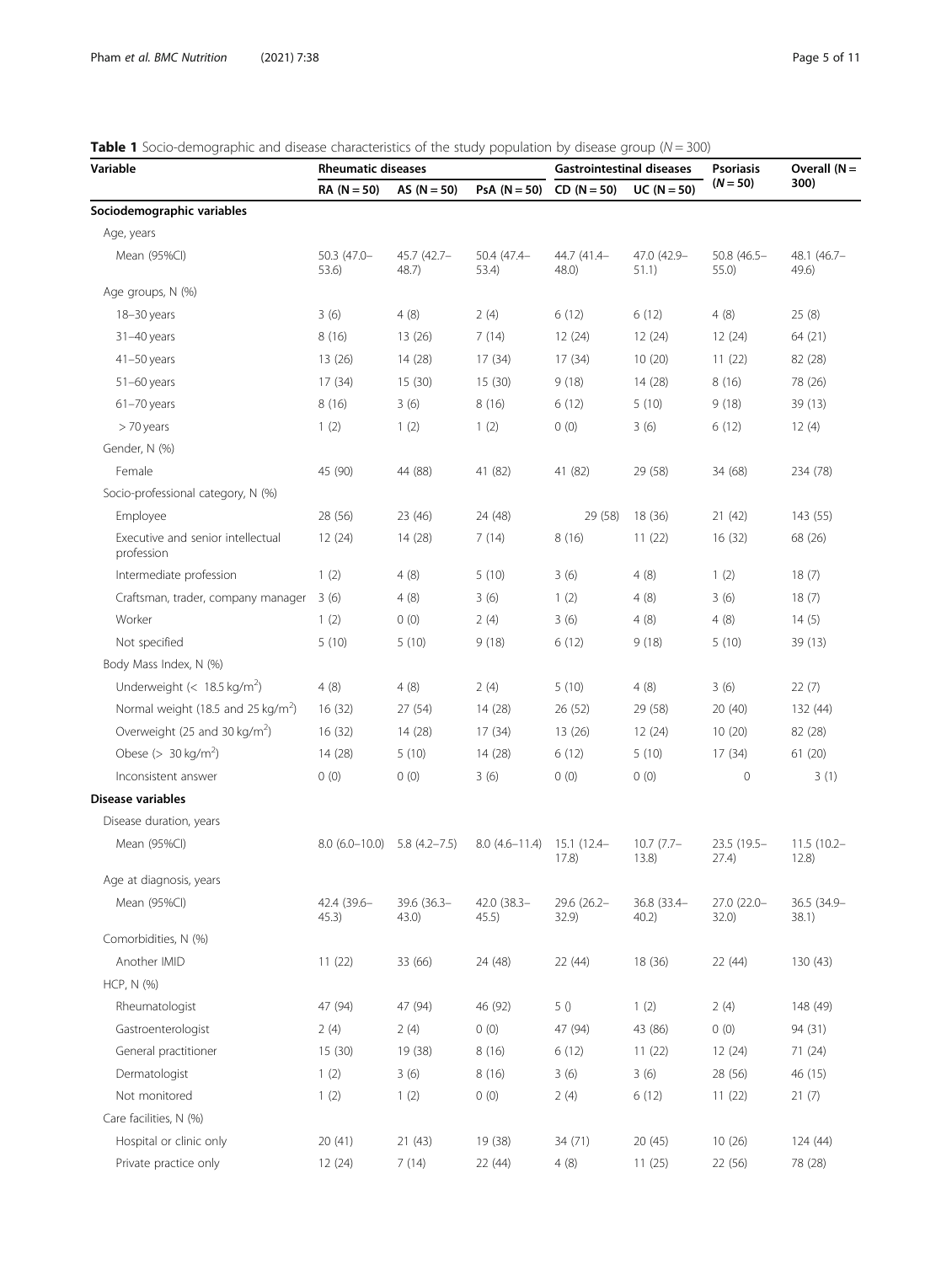<span id="page-5-0"></span>**Table 1** Socio-demographic and disease characteristics of the study population by disease group ( $N = 300$ ) (Continued)

| Variable                                                           |                  | <b>Rheumatic diseases</b> |                   |                | <b>Gastrointestinal diseases</b> |                | Overall $(N =$ |  |
|--------------------------------------------------------------------|------------------|---------------------------|-------------------|----------------|----------------------------------|----------------|----------------|--|
|                                                                    | $RA (N = 50)$    | AS $(N = 50)$             | $PsA (N = 50)$    | $CD (N = 50)$  | $UC (N = 50)$                    | $(N = 50)$     | 300)           |  |
| Both private practice and hospital/<br>clinic                      | 17(35)           | 21(43)                    | 9(18)             | 10(21)         | 13(30)                           | 7(18)          | 77 (28)        |  |
| Complications, N (%)                                               |                  |                           |                   |                |                                  |                |                |  |
| At least one                                                       | 39 (78)          | 44 (88)                   | 42 (84)           | 48 (96)        | 41 (82)                          | 38 (76)        | <b>NA</b>      |  |
| Depression                                                         | 15(30)           | 22(44)                    | 22(44)            | 23 (46)        | 19 (38)                          | 20(40)         | <b>NA</b>      |  |
| Overweight                                                         | 20(40)           | 13 (26)                   | 20(40)            | 16 (32)        | 9(18)                            | 13 (26)        | <b>NA</b>      |  |
| Appetite disorders                                                 | 11(22)           | 13 (26)                   | 8(16)             | 16 (32)        | 13 (26)                          | 9(18)          | <b>NA</b>      |  |
| Articular disorders                                                | <b>NC</b>        | <b>NC</b>                 | NC.               | 28 (56)        | 13 (26)                          | 19 (38)        | <b>NA</b>      |  |
| Dry eyes/mouth                                                     | 16(32)           | 18(36)                    | 15(30)            | NC.            | <b>NC</b>                        | NC.            | <b>NA</b>      |  |
| None                                                               | 11(22)           | 6(12)                     | 8(16)             | 2(4)           | 9(18)                            | 12(24)         | <b>NA</b>      |  |
| Perception of the patients' level of control of the disease, score |                  |                           |                   |                |                                  |                |                |  |
| Mean (95%Cl)                                                       | $5.9(5.2 - 6.5)$ | $4.5(3.8-5.1)$            | $4.2$ $(3.4-5.0)$ | $6.1(5.4-6.8)$ | $5.7(4.9-6.5)$                   | $4.8(4.0-5.5)$ | $5.2(4.9-5.5)$ |  |
| Poorly controlled (score $<$ 4), N (%)                             | 9(18)            | 18 (36)                   | 21(42)            | 11(22)         | 13(26)                           | 20(40)         | 92(31)         |  |
| Moderately controlled (score 4-7)                                  | 23 (46)          | 21(42)                    | 17(34)            | 16 (32)        | 16(32)                           | 16(32)         | 109(36)        |  |
| Well controlled (score $\geq$ 7)                                   | 18 (36)          | 11(22)                    | 12(24)            | 23 (46)        | 21(42)                           | 14 (28)        | 99 (33)        |  |

Abbreviations: NC Not collected, NA Not available, IMID Immune-mediated inflammatory diseases, HCP Healthcare professionals, AS Ankylosing spondylitis, RA Rheumatoid arthritis, PsA Psoriatic arthritis, CD Crohn's disease, UC Ulcerative colitis

calorie, low-sugar or gluten-free diets were recommended to 38, 30, 26 and 24% of patients with RA, respectively. Patients with PsA were advised to reduce their sugar (26%) and salt (20%) intake or eat a glutenfree (20%) diet. Patients with IBD were more frequently advised to have a low-fiber (58% of patients with CD and 42% with UC), low-salt (34% of patients with CD and 32% with UC) or gluten-free (32% of patients with CD and 32% with UC) diet. Patients with PsO declared having received little advice on nutrition (Table [2](#page-6-0)). Type of recommendation also varied by patients' BMI: reducing calorie and sugar intake was frequently advised to

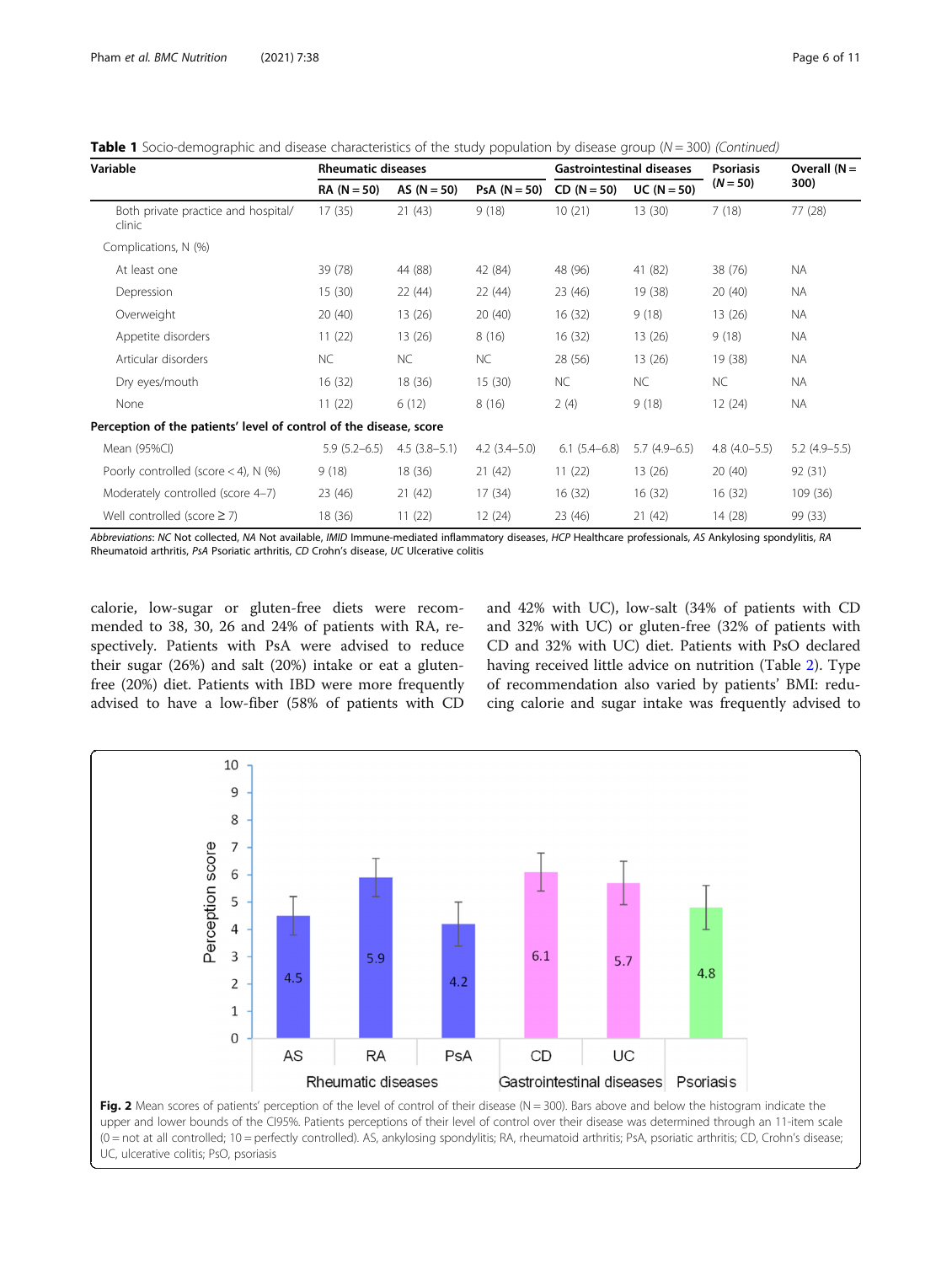| $\overline{\phantom{0}}$ |                           |                    |                    |                                  |                    |                    |                  |  |  |  |
|--------------------------|---------------------------|--------------------|--------------------|----------------------------------|--------------------|--------------------|------------------|--|--|--|
|                          | <b>Rheumatic diseases</b> |                    |                    | <b>Gastrointestinal diseases</b> |                    | <b>Psoriasis</b>   | Overall          |  |  |  |
|                          | <b>AS</b>                 | RΛ                 | <b>PsA</b>         | CD                               | UC                 | $(N = 50)$<br>N(%) | $(N =$<br>300) N |  |  |  |
|                          | $(N = 50)$<br>N(%)        | $(N = 50)$<br>N(%) | $(N = 50)$<br>N(%) | $(N = 50)$<br>N(%)               | $(N = 50)$<br>N(%) |                    | (%)              |  |  |  |
| Gluten-free diet         | 16 (32)                   | 12(24)             | 10(20)             | 16 (32)                          | 16(32)             | 4(8)               | 74 (25)          |  |  |  |
| Low-salt diet            | 4(8)                      | 19 (38)            | 10(20)             | 17(34)                           | 16(32)             | 2(4)               | 68 (23)          |  |  |  |
| Low-fiber diet           | 4(8)                      | 5(10)              | 3(6)               | 29 (58)                          | 21(42)             | 0(0)               | 62(21)           |  |  |  |
| Low-sugar diet           | 4(8)                      | 13 (26)            | 13 (26)            | 10(20)                           | 12(24)             | 8(16)              | 60(20)           |  |  |  |
| High-fiber diet          | 8(16)                     | 11(22)             | 6(12)              | 2(4)                             | 15(30)             | 6(12)              | 48 (16)          |  |  |  |
| Low-calorie diet         | 3(6)                      | 15(30)             | 8(16)              | 7(14)                            | 8(16)              | 1(2)               | 42 (14)          |  |  |  |
| High-protein diet        | 4(8)                      | 8(16)              | 4(8)               | 12(24)                           | 11(22)             | 2(4)               | 41 (14)          |  |  |  |
| Fasting diet             | 3(6)                      | 4(8)               | 5(10)              | 9(18)                            | 13(26)             | 5(10)              | 39(13)           |  |  |  |
| No recommendation        | 29 (58)                   | 17(34)             | 27(54)             | 10(20)                           | 15(30)             | 35 (70)            | 133 (44)         |  |  |  |

<span id="page-6-0"></span>**Table 2** Type of nutritional advice received by disease ( $N = 300$ )

Abbreviations: AS Ankylosing spondylitis, RA Rheumatoid arthritis, PsA Psoriatic arthritis, CD Crohn's disease, UC Ulcerative colitis

overweight patients (62 and 57%, respectively, compared to 38 and 43% for underweight or normal weight patients).

AS, and 14% with PsA). Only 8 of 50 patients with PsO were recommended specific diets and 2 of them applied them (Table 3).

#### Change in dietary habits

Since diagnosis, more IBD patients stated they changed their eating habits (80% of patients with CD and 60% with UC) compared to the other patients (42% of patients with RA, 32% with AS, 28% with PsA, and 20% with PsO)  $(p = 0.1)$  (Table 3). Regardless of the disease, this change was initiated more frequently by the patient than by their HCP (69% vs 31% overall). Of the 169 respondents who did not change their eating habits after initial diagnosis, 69% did not receive nutritional advice from their HCP. Of the patients with rheumatic diseases (50% of patients with RA, 36% with AS and 28% with PsA) and IBD (32% of patients with CD and 34% with UC) who received nutritional advice from their HCPs, between 14 and 69% followed this advice (69% of patients with CD, 59% with UC, 52% with RA, 44% with

#### Impact of diet change

Two thirds of the patients (66%) who had modified their diet experienced a change as a consequence. Even though positive consequences including weight loss, better physical fitness and improved mental health were observed by 27, 27 and 13% of patients, some negative consequences were reported such as increased fatigue (21%), disturbed sleep (15%) and difficulty carrying out normal physical activities (14%). The perceived consequences of the change in diet varied across the diseases. Patients with rheumatic diseases reported weight loss (44% of patients with AS, 33% with RA, and 21% with PsA) and better physical fitness (36% of patients with PsA, 29% with RA, and 25% with AS) but 24% of those with RA also mentioned increased fatigue. While 43% of patients with UC declared having better physical fitness

|  | <b>Table 3</b> Change in eating habits since diagnosis, by disease group ( $N = 300$ ) |  |  |  |  |  |  |  |  |  |
|--|----------------------------------------------------------------------------------------|--|--|--|--|--|--|--|--|--|
|--|----------------------------------------------------------------------------------------|--|--|--|--|--|--|--|--|--|

| Variable                               |               | <b>Rheumatic diseases</b> |                |               | <b>Gastrointestinal diseases</b> | <b>Psoriasis</b> | Overall        |  |
|----------------------------------------|---------------|---------------------------|----------------|---------------|----------------------------------|------------------|----------------|--|
|                                        | $RA (N = 50)$ | AS $(N = 50)$             | $PsA (N = 50)$ | $CD (N = 50)$ | $UC (N = 50)$                    | $(N = 50)$       | $(N =$<br>300) |  |
| Change, N (%)                          |               |                           |                |               |                                  |                  |                |  |
| Yes                                    | 21(42)        | 16(32)                    | 14 (28)        | 40 (80)       | 30(60)                           | 10(20)           | 131 (44)       |  |
| No.                                    | 29 (58)       | 34 (68)                   | 36(72)         | 10(20)        | 20(40)                           | 40 (80)          | 169 (56)       |  |
| Person who recommended change, N (%)   |               |                           |                |               |                                  |                  |                |  |
| Patient his/herself                    | 8(38)         | 8(50)                     | 12 (86)        | 29(73)        | 20(67)                           | 8(80)            | 90 (69)        |  |
| <b>HCP</b>                             | 13(62)        | 8(50)                     | 2(14)          | 11(27)        | 10(33)                           | 2(20)            | 41(31)         |  |
| Reason for no change, N (%)            |               |                           |                |               |                                  |                  |                |  |
| Patient decision despite HCP advice, % | 12(41)        | 10(29)                    | 12(33)         | 5(50)         | 7(35)                            | 6(15)            | 52 (31)        |  |
| No advice from HCP, %                  | 17 (59)       | 24(71)                    | 24 (67)        | 5(50)         | 13 (65)                          | 34 (85)          | 117 (69)       |  |

Abbreviations: HCP Healthcare professionals, AS Ankylosing spondylitis, RA Rheumatoid arthritis, PsA Psoriatic arthritis, CD Crohn's disease, UC Ulcerative colitis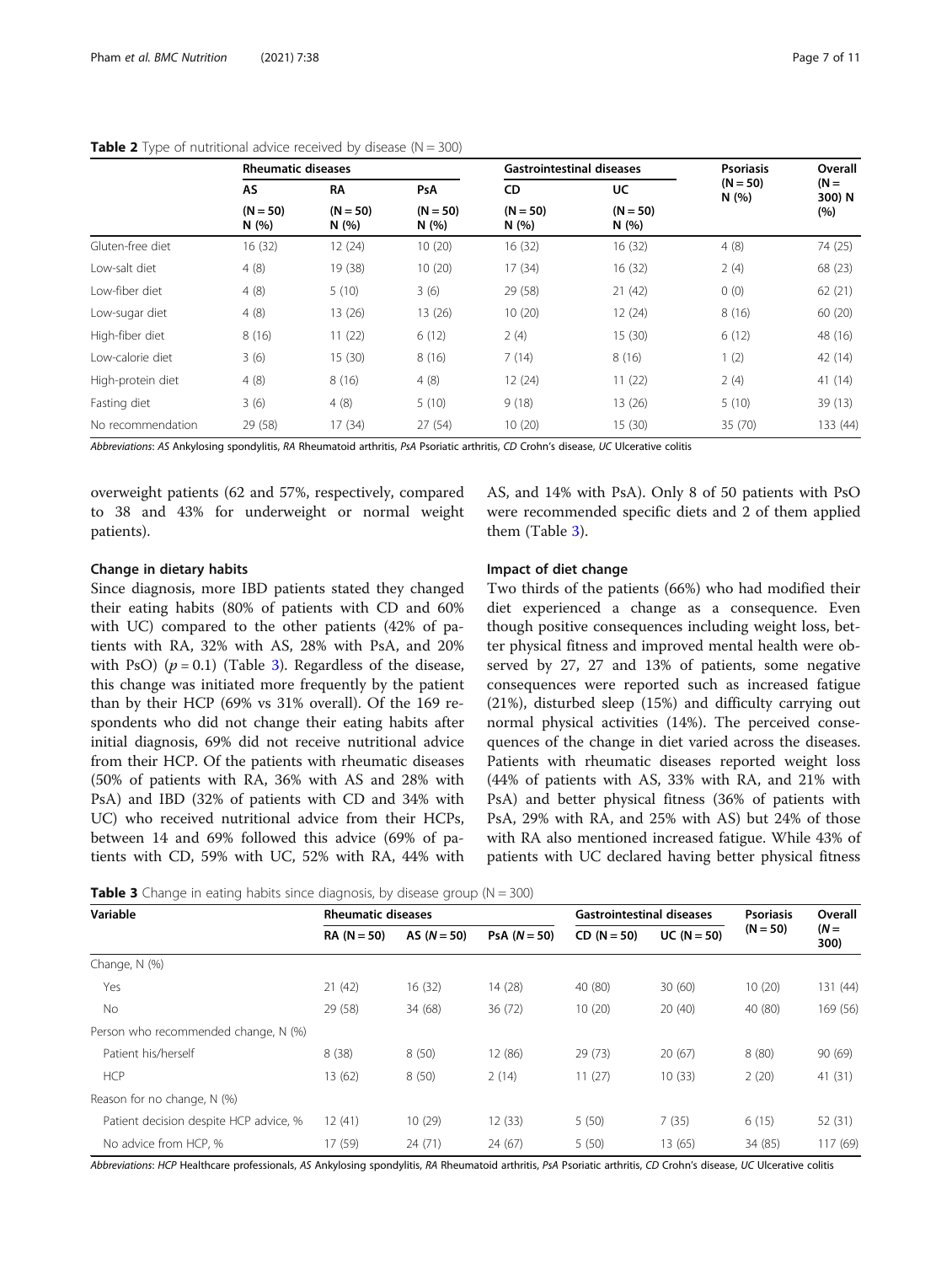and few negative effects (13% of all UC cases), patients with CD mentioned increased tiredness (43%), disturbed sleep (28%) and difficulty carrying out normal physical activities (28%). Noteworthy, one of five patients with CD reported feeling their nutritional intake was insufficient. Patients with PsO reported, beyond weight loss (50%), better physical activity (30%), improved mental health (30%) and reduced stress (20%), but no negative consequences. A non-negligible proportion of all patients stated they did not feel the change in their diet produced any consequences (25–38% of patients) (Table 4).

#### Nutrition services and informational materials

Overall, 24% of the patients were offered informational materials or services on nutrition. This varied depending on the diseases: 16% with rheumatic diseases (8% for PsA, 16% for AS and 24% for RA patients), 40% of patients with IBD (40% for both patients with CD and UC), and 10% with PsO ( $p < 0.05$ ). They were mainly offered brochures (29%) or referral to nutritionist services (28%). Overall, patients were slightly dissatisfied with the information and/or services provided (overall median  $score = 4.5/10$ , with  $10 = totally satisfied$ ; Q1-Q3:2.5– 6.0). Median satisfaction scores varied across diseases from 2.5 (Q1-Q3:2.5–5.5) for AS to 4.8 for CD (Q1-Q3: 3.1–6.0) to UC (Q1-Q3:2.0–6.4) patients. Patients who had changed their eating habits as per the advice of HCP tended to be more satisfied with nutrition services and informational materials (mean score = 5.8 (95%: 4.6– 6.9)) than those who self-imposed their diet (mean score =  $3.8$  (95%:  $2.8-4.8$ )).

#### **Discussion**

A combination of genetic susceptibility and environmental exposure are suspected to be the cause of IMID [\[7](#page-9-0), [32\]](#page-10-0). Among the environmental factors, nutrition may play a role in IMID, both through the intestinal microbiota and dietary intake leading to overweight [[8\]](#page-9-0). However, the role of nutrition in disease management from the patients' perspectives has rarely been described. It is now widely agreed that patients' involvement in therapeutic care, both pharmacological and non-drug interventions, improves health outcomes. Patients' active participation and involvement in decisions on their own care process and health is encouraged [[33\]](#page-10-0). In the context of dietary therapy, patients' active involvement in decision-making and adherence to treatment are key to observing benefits  $[34]$  $[34]$ . In fact, the health benefits of dietary treatment is more closely related to the degree of the individual's adherence to treatment than the type of diet administered [\[35](#page-10-0)]. To adequately involve the patient in his/her own care, it is important to acknowledge his/ her perceptions of the proposed therapy.

To our knowledge, this is the first observational study to collect real-life data about patients' attitudes and perceptions of nutrition and its impact on their disease in different types of IMIDs, including rheumatic diseases and PsO. Our findings show that patients consider nutrition an important aspect of their disease management. Almost half the study participants (44%) changed their eating habits, mainly patients with IBD. Of these patients, more than two thirds made the change on their own initiative. However, we don't know if the dietary adjustments made by the patients were aligned with the advices given by HCPs. Among the patients who did not change their eating habits, 69% stated they did not receive nutritional advice from their HCP. The results also suggest patients positively perceived the impact of nutrition on their symptoms, with 74% reporting positive consequences; however, 60% of patients reported some negative consequences of their dietary changes, with

|  |  |  |  |  | Table 4 Consequences of the change in eating habits, by disease group (N = 131 who have changed their diet) |  |
|--|--|--|--|--|-------------------------------------------------------------------------------------------------------------|--|
|--|--|--|--|--|-------------------------------------------------------------------------------------------------------------|--|

| Variable                                  | <b>Rheumatic diseases</b> |               |                | <b>Gastrointestinal diseases</b> |               | <b>Psoriasis</b> | Overall        |  |
|-------------------------------------------|---------------------------|---------------|----------------|----------------------------------|---------------|------------------|----------------|--|
|                                           | $RA (N = 21)$             | AS $(N = 16)$ | $PsA (N = 14)$ | $CD (N = 40)$                    | $UC (N = 30)$ | $(N = 10)$       | $(N =$<br>131) |  |
| Consequences of the diet change, N (%)    |                           |               |                |                                  |               |                  |                |  |
| Weight loss                               | 7(33)                     | 7(44)         | 3(21)          | 8(19)                            | 6(20)         | 5(50)            | 36(27)         |  |
| Better physical fitness                   | 6(29)                     | 4(25)         | 5(36)          | 5(13)                            | 13(43)        | 3(30)            | 36(27)         |  |
| Increased tiredness                       | 5(24)                     | 1(6)          | 1(7)           | 17(43)                           | 4(13)         | 0(0)             | 28(21)         |  |
| Increased sleep disorders                 | 2(10)                     | 2(12)         | 1(7)           | 11(28)                           | 4(13)         | 0(0)             | 20(15)         |  |
| Difficulties in keeping physical activity | 1(5)                      | 1(6)          | 1(7)           | 11(28)                           | 4(13)         | 0(0)             | 18 (14)        |  |
| Improved mental health                    | 4(19)                     | 2(12)         | 2(14)          | 2(5)                             | 4(13)         | 3(30)            | 17(13)         |  |
| Undernutrition                            | 1(5)                      | 0(0)          | 0(0)           | 9(23)                            | 3(10)         | 0(0)             | 13(10)         |  |
| Reduced stress                            | 0(0)                      | 0(0)          | 1(7)           | 2(5)                             | 4(13)         | 2(20)            | 9(7)           |  |
| Other                                     | 1(5)                      | 4(25)         | 3(21)          | 3(8)                             | 6(20)         | 1(10)            | 18 (14)        |  |
| I did not feel any particular change      | 8(38)                     | 4(25)         | 5(36)          | 14(35)                           | 10(33)        | 3(30)            | 44 (34)        |  |

Abbreviations: AS Ankylosing spondylitis, RA Rheumatoid arthritis, PsA Psoriatic arthritis, CD Crohn's disease, UC Ulcerative colitis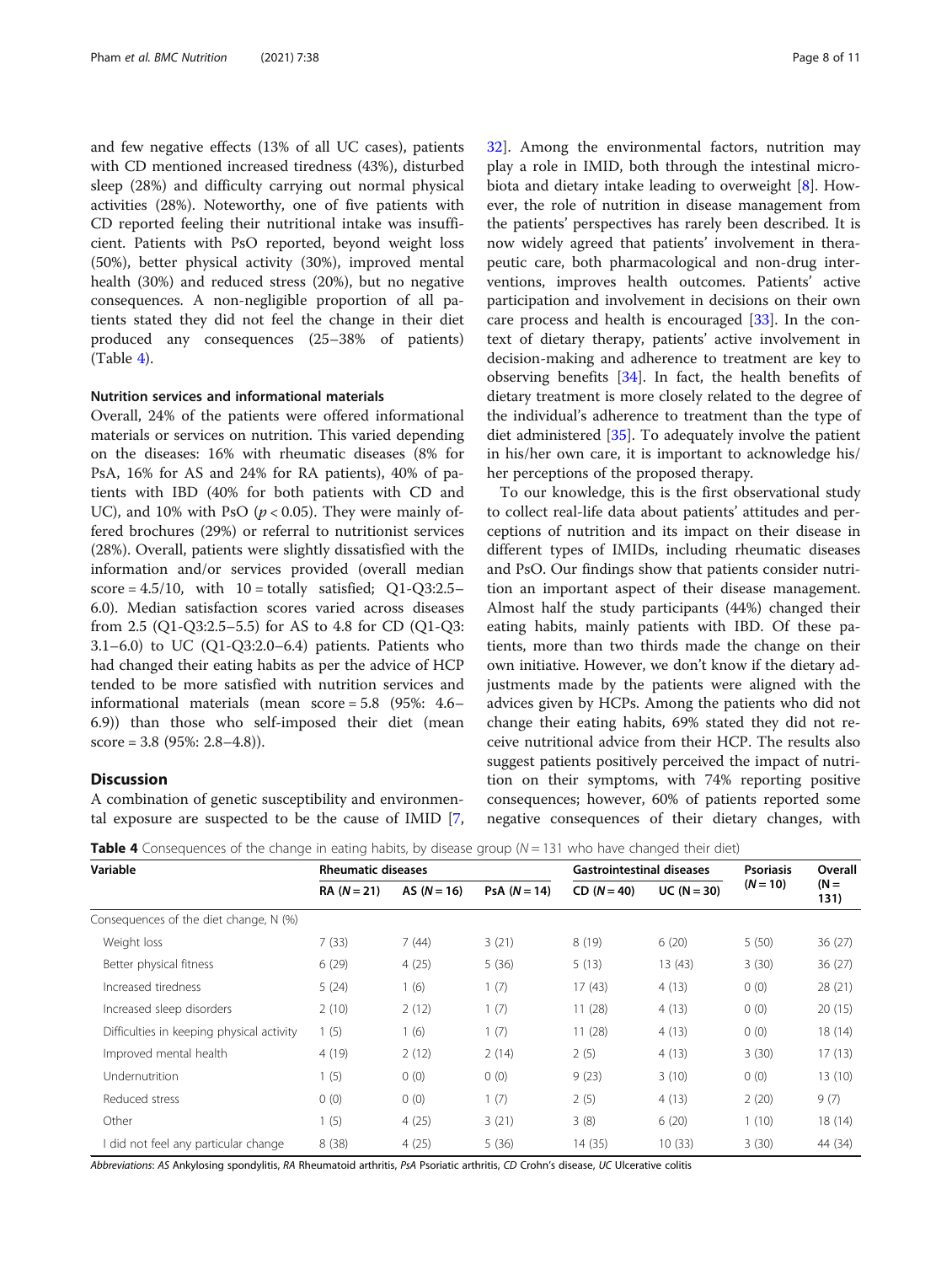consequences varying by disease. The 10 patients with PsO who made dietary changes only experienced positive consequences including reduction of stress and improved mental health which is particularly beneficial to these patients as they are commonly affected by stress and anxiety. Patients with rheumatic diseases and UC reported positive impacts such as weight loss and better physical fitness, but also increased fatigue. Even if some of them reported weight loss and better physical fitness, patients with CD tended to report rather negative effects such as increased fatigue, disturbed sleep and difficulty carrying out normal physical activities.

Half the patients who felt their disease was well controlled (perception score > 7) had changed their eating habits, against 43 and 38% of patients who felt their disease was moderately and poorly controlled, respectively. Only one quarter of the patients who received nutrition services or informational materials in the form of brochures or access to a nutritionist were moderately satisfied with those tools. The majority of those patients reported with IBD. Regardless whether patients have already received dietary advice, half of them voluntarily mentioned they had additional expectations about nutrition-related information, mainly practical, general, or disease-specific advice, to be given by nutritionists or clinicians. This information gap led them to independently research and implement dietary interventions from other sources such as the internet without professional monitoring. This may produce suboptimal disease management, worsen the disease, create deficiencies, facilitate the development of other diseases, and may even be dangerous in the case of restrictive or popular fad diets. Additionally, some diets are associated with a nonnegligible burden for the patients which can impair their quality of life and lead to the discontinuation of therapy.

As seen above, the potential negative side effects of diets combined with the high proportion of patients who are self-initiating dietary changes strongly suggests the importance of carefully-advised nutritional intervention and monitoring by professionals: the HCP in charge of the patient and nutrition specialists. Effective communication and collaboration between patients and HCPs is known to increase patient adherence [\[36\]](#page-10-0) and helps HCPs to understand patients' difficulties, perspectives and perceptions while informing their jointly-planned treatment course. While patients' organizations are very active in nutrition in some diseases, especially IBD, it's surprising that very few patients from our survey declared having received dietary recommendations from them. There is, thus, still room for increasing patient organizations' involvement in promoting nutritional interventions in collaboration with HCP.

The study population was recruited from a patient social platform which has several benefits. Firstly, patients in social networks are more willing to share experience and feel freer to express themselves anonymously and confidentially without their HCP's involvement (which has been shown to limit the social desirability bias [\[37](#page-10-0)]). Secondly, those networks provide an opportunity to collect patient-reported outcomes that complement and add value to clinical data while empowering patients and putting them at the center of their own care. The use of such patients' platforms; however, limits the researcher's ability to include individuals who do not have access to the online tool and thus may lead to a potential recruitment bias [[38\]](#page-10-0).

In our study, all data were reported by the patients themselves through closed-ended but also open-ended questions, which allowed for collection of patient opinions, perceptions and expectations; however, clinical data provided by the patient was not confirmed by clinicians, thus introducing self-reporting bias including recall bias. Furthermore, as is common in self-administered questionnaires, only patients having the capacity to answer have participated. In addition, as the objective was to reach 50 complete questionnaires per condition in order to be able to compare the different conditions studied and this objective was outreached in some of the conditions, 207 completed questionnaires were removed based on the quality of the verbatim which could lead to a selection bias.

#### Conclusion

Even if differences exist across diseases, a similar behavior towards a positive perception of the importance of nutrition and its potential role in symptoms management was reported by most of the IMID patients. While the role played by diet in inflammatory process is more and more considered and scientific and medical data start emerging for some diseases, robust data coming from well-designed clinical trials are still insufficient to allow evidence-based nutritional recommendations and systematic integration into the normal comprehensive care pathway [\[21](#page-10-0)]. However, as highlighted in our study, there is a great need and demand from patients to receive dietary advices from their HCP. This suggests that developing therapeutic education tools on nutrition for people affected by IMID would provide useful information to the patient and his/her family and relatives even if it may not completely meet patients' expectations for nutrition education. It will, however, encourage effective communication between HCP and patients with IMID which a key component of patients care. Patients' organizations involvement in dietary recommendations as a therapeutic measure in IMID management may also accentuate patient satisfaction.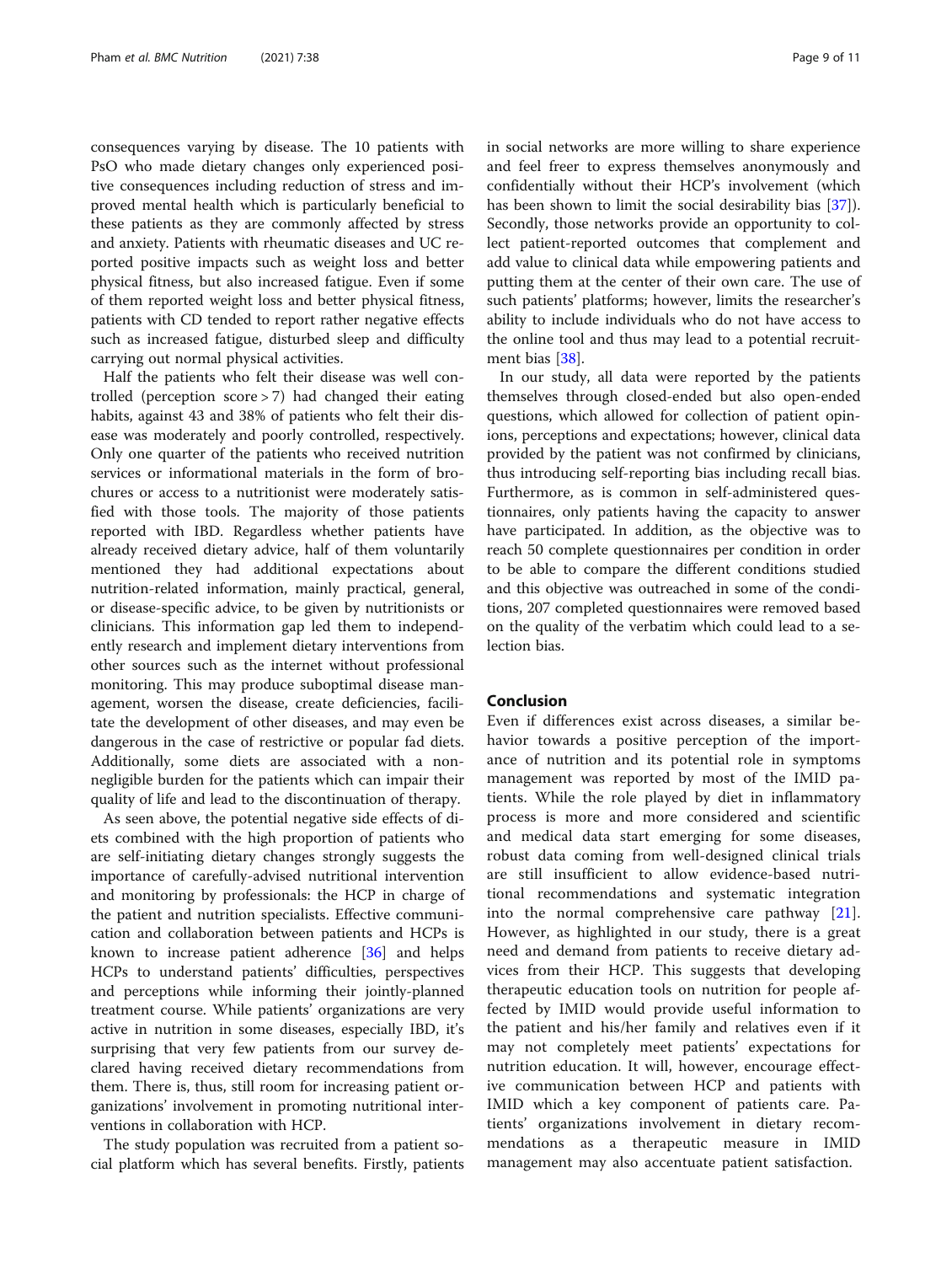#### <span id="page-9-0"></span>Abbreviations

AS: Ankylosing spondylitis; BMI: Body mass index; CD: Crohn's disease; CI95%: Confident interval 95%; HCP: Healthcare professional; IBD: Inflammatory Bowel Disease; IMID: Immune-mediated inflammatory diseases; PsA: Psoriatic arthritis; PsO: Psoriasis; RA: Rheumatoid Arthritis; UC: Ulcerative colitis

#### Acknowledgements

The authors would like to thank the patients from the Carenity Communities who participated in this survey.

#### Authors' contributions

EP and DT conceptualised and designed the study, acquired, cleaned, managed and analysed the data, and drafted and revised the manuscript. BH, HS, TP, GP and MB conceptualised and designed the study, interpretated the data, and drafted and revised the manuscript. All authors gave final approval of the version to be published and agree to be accountable for all aspects of the work.

#### Funding

The Study was funded by Fresenius Kabi France.

#### Availability of data and materials

The datasets used and/or analyzed during the current study are available from the corresponding author on reasonable request.

#### **Declarations**

#### Ethics approval and consent to participate

The procedures followed for this study were in accordance with the French Law 78–17 of 6 January 1978 and its later amendments and the General Data Protection Regulation.

The study was conducted in accordance with Good Epidemiological **Practices** 

Our satisfaction survey (Market Research) is not qualified as a research involving the human person and does not fall within the scope of the article L1121–1 ([https://www.legifrance.gouv.fr/codes/article\\_lc/LEGIARTI000034696](https://www.legifrance.gouv.fr/codes/article_lc/LEGIARTI000034696952/) [952/](https://www.legifrance.gouv.fr/codes/article_lc/LEGIARTI000034696952/)), modified by the decree n°2017–884 [\(https://www.legifrance.gouv.fr/](https://www.legifrance.gouv.fr/jorf/article_jo/JORFARTI000034634225) [jorf/article\\_jo/JORFARTI000034634225\)](https://www.legifrance.gouv.fr/jorf/article_jo/JORFARTI000034634225).

Thus, the satisfaction survey is apart from any submission to a French ethic committee (Comité de Protection des Personnes, CPP) and to the French health authority (ANSM), as mentioned by the article L1123–8 [\(https://www.](https://www.legifrance.gouv.fr/codes/article_lc/LEGIARTI000025457560/2012-03-07) [legifrance.gouv.fr/codes/article\\_lc/LEGIARTI000025457560/2012-03-07\)](https://www.legifrance.gouv.fr/codes/article_lc/LEGIARTI000025457560/2012-03-07).

Informed consent was obtained from all participants. Before their inclusion in the study, all patients were informed about the aim, method and duration of the study and have consented expressly and specifically to the collection, handling and storage of their personal and health data. All participants were free to withdraw from the study at any time without notice or reason.

#### Consent for publication

Not applicable.

#### Competing interests

TP has received consulting/conference fee from AbbVie, Biogen, BMS, Chugai, Gilead, Fresenius Kabi, Janssen, Lilly, Medac, MSD, Nordic Pharma, Novartis, Pfizer, Roche, Sandoz, Sanofi, UCB.

HS has received consulting/conference fee from Enterome, Ferring, Fresenius, Amgen, MSD, BMS, Takeda, Biocodex, Pfizer, Sanofi, Janssen, Astellas, Gilead, Danone, Roche, BiomX, Adare, Eligo. Co-founder of Exceliom Bioscience.

BH has received consulting/conference fee from Celgene, Leo Pharma, Lilly and Fresenius Kabi.

GP and MB are Fresenius Kabi France employees.

EP and DT are Carenity employees.

#### Author details

<sup>1</sup>Service de rhumatologie, Hôpital Sainte-Marguerite, Aix Marseille Univ, Assistance publique – Hôpitaux de Marseille, Marseille, France. <sup>2</sup> <sup>2</sup>Gastroenterology department, Sorbonne Université, INSERM, Centre de Recherche Saint-Antoine, CRSA, AP-HP, Saint Antoine Hospital, 75012 Paris, France. <sup>3</sup>INRAE, UMR1319 Micalis & AgroParisTech, 78350, Jouy en Josas,

France. <sup>4</sup>Dermatologue, Paris, France. <sup>5</sup>Fresenius Kabi, Sevres, Paris, France<br><sup>6</sup>Carenity, Communauté de patients en ligne. Paris, France <sup>6</sup>Carenity, Communauté de patients en ligne, Paris, France.

#### Received: 29 December 2020 Accepted: 26 May 2021 Published online: 16 July 2021

#### References

- 1. American Autoimmune Related Diseases Association. Autoimmune diseases list. Available from: [https://www.aarda.org/diseaselist/.](https://www.aarda.org/diseaselist/) Accessed Oct 2019.
- 2. Meccain J. The Disease Burden of the Most Common Autoimmune Diseases. Manag Care 2016; 25(7): 28–32. Available from: [https://www.mana](https://www.managedcaremag.com/archives/2016/7/disease-burden-most-common-autoimmune-diseases) [gedcaremag.com/archives/2016/7/disease-burden-most-common-a](https://www.managedcaremag.com/archives/2016/7/disease-burden-most-common-autoimmune-diseases) [utoimmune-diseases.](https://www.managedcaremag.com/archives/2016/7/disease-burden-most-common-autoimmune-diseases) Accessed Oct 2019.
- 3. Olesińska M, Saletra A. Quality of life in systemic lupus erythematosus and its measurement. Reumatologia. 2018;56(1):45–54. Available from. [https://](https://doi.org/10.5114/reum.2018.74750) [doi.org/10.5114/reum.2018.74750](https://doi.org/10.5114/reum.2018.74750).
- 4. Greenfield J, Hudson M, Vinet E, Fortin PR, Bykerk V, Pineau CA, et al. A comparison of health-related quality of life (HRQoL) across four systemic autoimmune rheumatic diseases (SARDs). PLoS One. 2017;12(12):e0189840. Available from. [https://doi.org/10.1371/journal.pone.0189840.](https://doi.org/10.1371/journal.pone.0189840)
- 5. Makredes M, Robinson D Jr, Bala M, Kimball AB. The burden of autoimmune disease: a comparison of prevalence ratios in patients with psoriatic arthritis and psoriasis. J Am Acad Dermatol. 2009;61(3):405–10. Available from. [https://doi.org/10.1016/j.jaad.2009.02.015.](https://doi.org/10.1016/j.jaad.2009.02.015)
- Wang L, Wang FS, Gershwin ME. Human autoimmune diseases: a comprehensive update. J Intern Med. 2015;278:369–95. Available from. [https://doi.org/10.1111/joim.12395.](https://doi.org/10.1111/joim.12395)
- 7. Anaya JM. The autoimmune tautology. Arthritis res Ther. 2010;12(6):147. Available from. <https://doi.org/10.1186/ar3175>.
- 8. Anaya JM, Ramirez-Santana C, Alzate MA, Molano-Gonzalez N, Rojas-Villarraga A. The Autoimmune Ecology. Front Immunol. 2016;26(7):139. eCollection 2016 Available from. [https://doi.org/10.3389/fimmu.2016.00139.](https://doi.org/10.3389/fimmu.2016.00139)
- Brodin P, Jojic V, Gao T, Bhattacharya S, Angel CJ, Furman D, et al. Variation in the human immune system is largely driven by non-heritable influences. Cell. 2015;160(1–2):37–47. Available from. [https://doi.org/10.1016/j.cell.2](https://doi.org/10.1016/j.cell.2014.12.020) [014.12.020](https://doi.org/10.1016/j.cell.2014.12.020).
- 10. Schmidt CW. Questions persist: environmental factors in autoimmune disease. Environ Health Perspect. 2011;119(6):A249–53. Available from. [https://doi.org/10.1289/ehp.119-a248.](https://doi.org/10.1289/ehp.119-a248)
- 11. Thorburn AN, Macia L, Mackay CR. Diet, metabolites, and "western-lifestyle" inflammatory diseases. Immunity. 2014;40(6):833–42. Available from. [https://](https://doi.org/10.1016/j.immuni.2014.05.014) [doi.org/10.1016/j.immuni.2014.05.014](https://doi.org/10.1016/j.immuni.2014.05.014).
- 12. Vieira SM, Pagovich OE, Kriegel MA. Diet, microbiota and autoimmune diseases. Lupus. 2014;23(6):518–26. Available from. [https://doi.org/10.1177/](https://doi.org/10.1177/0961203313501401) [0961203313501401](https://doi.org/10.1177/0961203313501401).
- 13. Choi IY, Lee C, Longo VD. Nutrition and fasting mimicking diets in the prevention and treatment of autoimmune diseases and immunosenescence. Mol Cell Endocrinol. 2017;455:4–12. Available from. <https://doi.org/10.1016/j.mce.2017.01.042>.
- 14. Masuko K. A Potential Benefit of "Balanced Diet" for Rheumatoid Arthritis. Front Med. 2018;5:141. Available from. [https://doi.org/10.3389/fmed.2018.](https://doi.org/10.3389/fmed.2018.00141) [00141.](https://doi.org/10.3389/fmed.2018.00141)
- 15. European Parliament. Autoimmune diseases modern diseases: report. 2017. Available from: [https://www.europarl.europa.eu/cmsdata/133620/](https://www.europarl.europa.eu/cmsdata/133620/ENVI%202017-09%20WS%20Autoimmune%20diseases%20%20PE%20614.174%20(Publication).pdf) [ENVI%202017-09%20WS%20Autoimmune%20diseases%20%20PE%20614.1](https://www.europarl.europa.eu/cmsdata/133620/ENVI%202017-09%20WS%20Autoimmune%20diseases%20%20PE%20614.174%20(Publication).pdf) [74%20\(Publication\).pdf.](https://www.europarl.europa.eu/cmsdata/133620/ENVI%202017-09%20WS%20Autoimmune%20diseases%20%20PE%20614.174%20(Publication).pdf) Accessed Oct 2019.
- 16. Scudellari M. Cleaning up the hygiene hypothesis. Proc Natl Acad Sci. 2017; 114(7):1433–6. Available from. [https://doi.org/10.1073/pnas.1700688114.](https://doi.org/10.1073/pnas.1700688114)
- 17. Sharpton T, Lyalina S, Luong J, Pham J, Deal EM, Armour C, et al. Development of inflammatory bowel disease is linked to a longitudinal restructuring of the gut metagenome in mice. mSystems. 2017;2(5):e00036– 17. Available from. <https://doi.org/10.1128/mSystems.00036-17>.
- 18. Knoll RL, Forslund K, Kultima JR, Meyer CU, Kullmer U, Sunagawa S, et al. Gut microbiota differs between children with inflammatory bowel disease and healthy siblings in taxonomic and functional composition: a metagenomic analysis. Am J Physiol-Gastrointest Liver Physiol. 2017;312: G327–39. Available from. [https://doi.org/10.1152/ajpgi.00293.2016.](https://doi.org/10.1152/ajpgi.00293.2016)
- 19. Liu X, Zeng B, Zhang J, Li W, Mou F, Wang H, et al. Role of the gut microbiome in modulating arthritis progression in mice. Sci Rep. 2016;6: 30594. Available from. [https://doi.org/10.1038/srep30594.](https://doi.org/10.1038/srep30594)